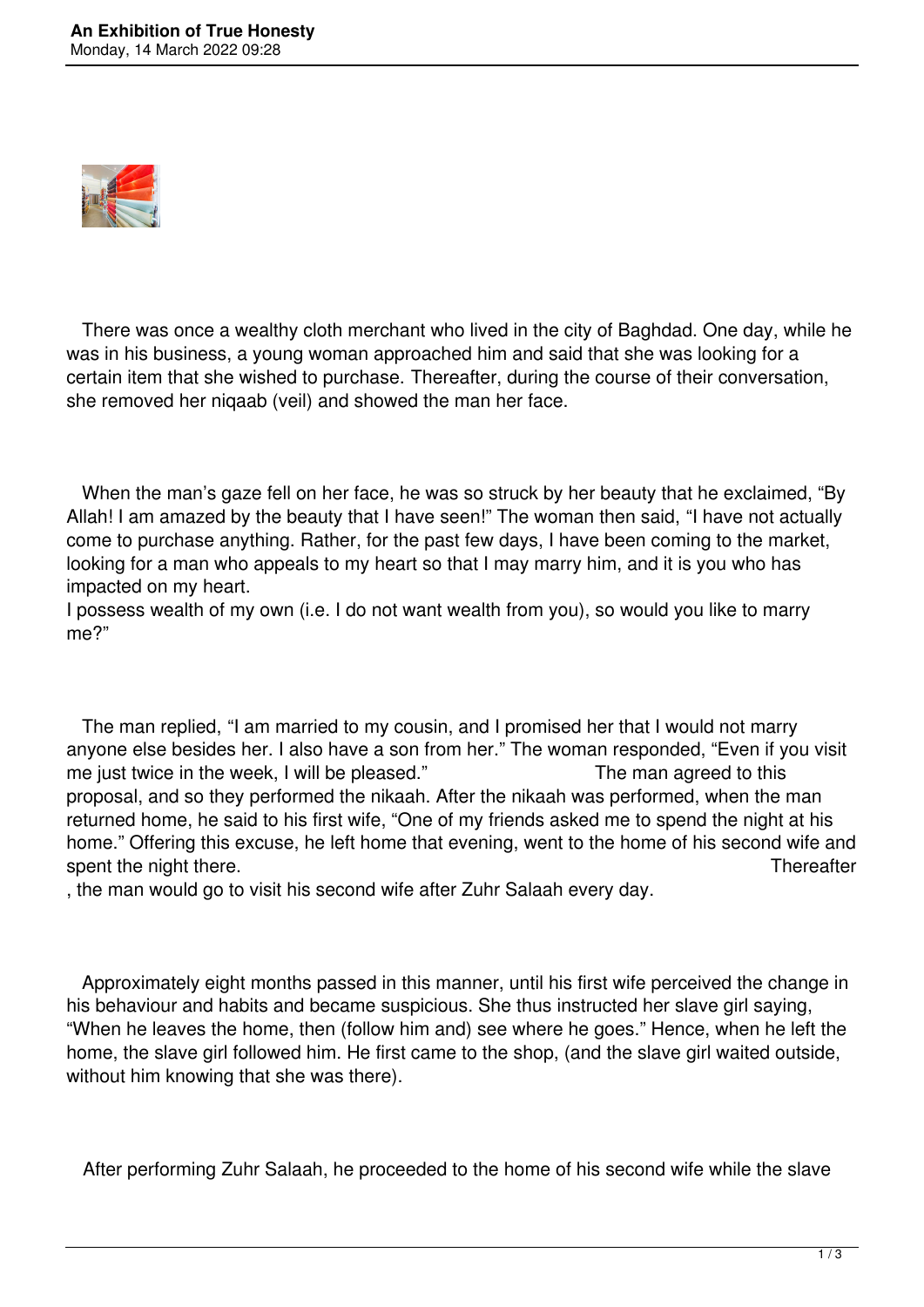girl discreetly followed him. After he entered the home, the slave girl went to the neighbours and enquired, "Who does this home belong to?" They answered, "It belongs to a young woman who has married a cloth merchant."

 When the slave girl returned to her mistress and informed her of what she had discovered, the mistress said to her, "Ensure that you do not inform anyone of what you have discovered!" (Thereafter, she continued as before, without confronting her husband or alerting him, in any way, to the fact that she was now aware of his second wife.)

 After one year elapsed, the man passed away, leaving eight thousand dinaars (gold coins) in his estate. His first wife first took the share of his son from the estate and set it aside. The son's share equalled seven thousand dinaars. She then took the remaining one thousand and divided it into two equal portions. She placed one portion in a purse, called her slave girl and said, "Take this purse and go to the house of that woman. Inform her that he passed away, leaving eight thousand dinaars. The son has taken his share, which is seven thousand dinaars, and I have thus split the remaining one thousand between us. Tell her this, and hand the purse to her."

 The slave girl thus took the purse, proceeded to the home of the second wife and knocked on the door. After being admitted into the home, she informed the woman of the man's demise and conveyed the message of her mistress. Hearing this, the woman began to weep. She went to her trunk, opened it and took out a document. She then said to the slave girl, "Return to your mistress, convey my salaam to her and tell her that the man had divorced me and had written this document as proof that he was separated from me. Return this wealth to her for I (am not his wife and) do not have any right to a share in his estate."

 The slave girl then returned to her mistress and informed her of what the second wife had said.

*(Sifatus Safwah vol. 1, pg. 580)*

**Note:**